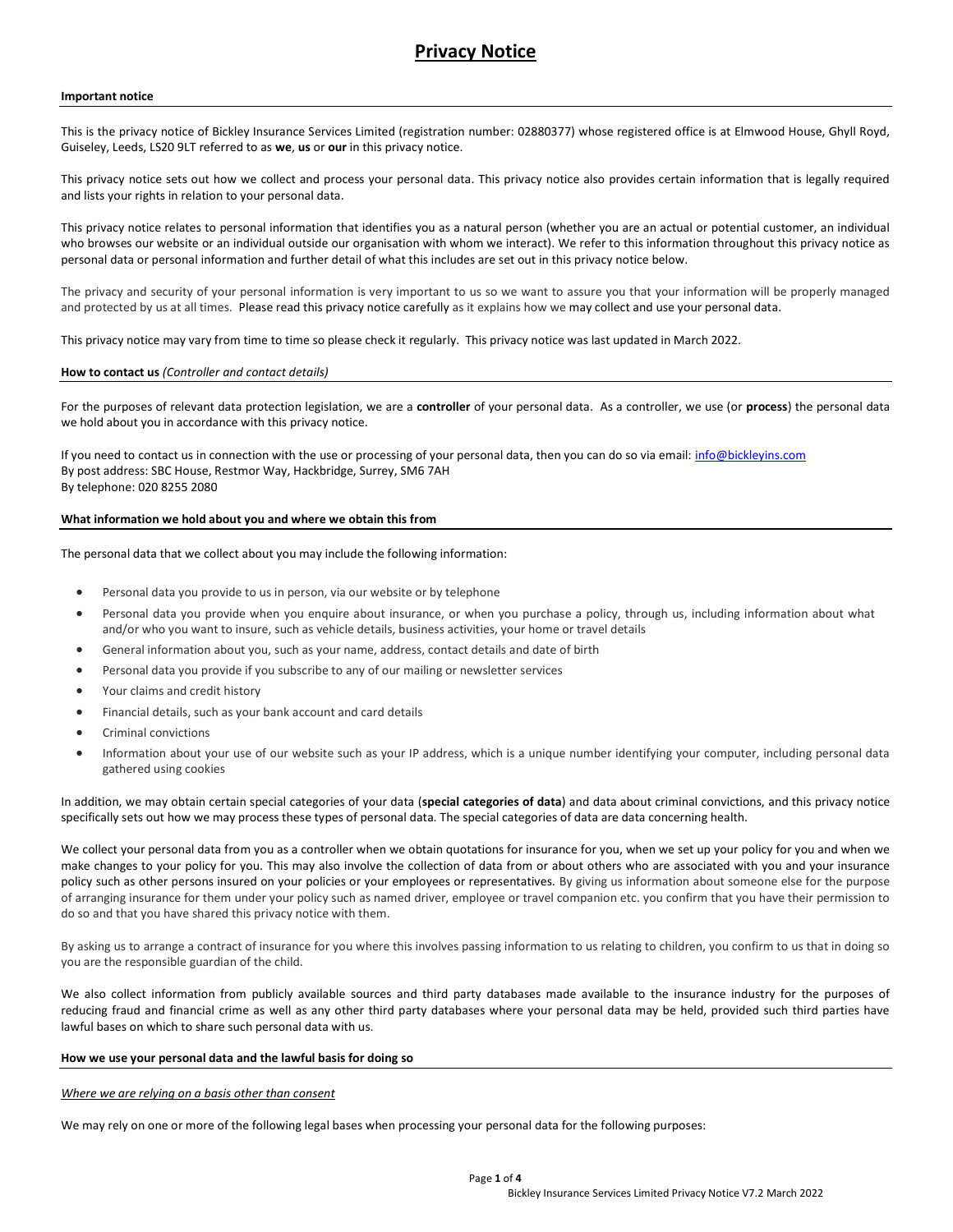| Purposes for which we process your personal data                                                                                                                                                                                                     | The basis on which we can do this (this is what the law allows)                                                  |
|------------------------------------------------------------------------------------------------------------------------------------------------------------------------------------------------------------------------------------------------------|------------------------------------------------------------------------------------------------------------------|
| In order to perform our contractual obligations to you. This would include<br>our fulfilling your requests for insurance services (including obtaining<br>insurance for you, fulfilling requests for mid-term adjustments and<br>obtaining renewals) | The processing is necessary in connection with any contract that you<br>may enter into with us                   |
| To administer your account, including financial transactions for insurance<br>broking                                                                                                                                                                | The processing is necessary in connection with any contract that you<br>may enter into with us                   |
|                                                                                                                                                                                                                                                      |                                                                                                                  |
| To assist in the prevention and reduction of fraud and other financial crime                                                                                                                                                                         | The processing is necessary for us to comply with the law and our<br>legal requirements                          |
| In the interests of security and to improve our service, telephone calls you<br>make to us may be monitored and/or recorded                                                                                                                          | The processing is necessary to pursue our legitimate interest in the<br>management and operation of our business |
| To let you know about similar products and services that may be of interest<br>to you                                                                                                                                                                | The processing is necessary to pursue our legitimate interest in<br>operating our business                       |
| To make automated decisions, automated profiling and fraud detection                                                                                                                                                                                 | The processing is necessary in connection with some contracts that<br>you may enter into with us                 |

# Special categories of data and criminal convictions

We may also need to collect special categories of data from you such as information about your health, personal data revealing racial or ethnic origin, religious or philosophical beliefs or trade union membership and generic data. We may also collect information on criminal convictions which we may share with third parties. The lawful basis on which we can do this is the processing is necessary for reasons of substantial public interest relating to insurance purposes.

Insurance purposes mean (a) advising on, arranging, underwriting or administering an insurance contract (b) administering a claim under an insurance contract or (c) exercising a right or complying with an obligation, arising in connection with an insurance contract, including a right or obligation arising under an enactment or a rule of law.

### Who we pass your personal data to

We may need to pass your personal data to other companies which may include:

- Other companies or brands within our group of companies, for example if we are unable to provide a suitable insurance policy on request or at renewal we will check if any of our associated group companies can provide you with suitable cover
- The insurers, intermediaries and third party service providers that we use for the purpose of arranging and administering your insurance policy. This may also include risk management assessors, uninsured loss recovery agencies, premium finance providers and other third parties involved (directly or indirectly) in the administration of your insurance and its associated benefits
- Firms that provide administration and processing services to us or on our behalf under contract in order to complete activities such as claims handling, IT systems and administrative services and other activities set out in this privacy notice, as well as support activities such as finance and auditing services
- Organisations that have a specific role laid out in law, such as statutory bodies, regulatory authorities and other authorised bodies
- Other organisations where we have a duty to or are permitted to disclose your personal information by law, for example if we received a valid request from the police or other third party organisation in the interest of preventing and detecting crime
- Fraud prevention agencies and operators of registers available to the insurance industry to check information and prevent fraud
- Credit reference agencies to check your credit history. This check will be recorded on your credit reference file without affecting your ability to apply for credit or other financial products
- Third parties we use to recover money you may owe us or to whom we may sell your debt
- Another company, if our business or part of it is bought or taken over by that company to make sure your insurance policy can continue to be serviced or as part of preliminary discussions with that company about a possible sale or take over

The information you share with us may be transferred by us or any of the types of firms or organisations we have noted above, to other countries in order for processing to take place, including locations outside of the UK. We will only do so if there are adequate levels of protection in place as required by applicable data protection laws.

### Accessing our website and cookies

When you visit one of our websites, we may collect information from you such as your email address, IP address and other online identifiers. This helps us to track unique visits and monitor patterns of customer website traffic, such as who visits and why they visit. We may use third parties to collate IP addresses to help us understand our Internet traffic data and data regarding your browser type and computer. We may also use web usage information to create statistical data regarding the use of our website. We may then use or disclose that statistical data to others for marketing and strategic development purposes, but no individuals will be identified in such statistical data.

We may use cookies and/or pixel tags on some pages of our website. A cookie is a small text file sent to your computer, mobile phone or tablet depending on the device used to access our website. A pixel tag is an invisible tag placed on certain pages of our website, but not on your computer. Pixel tags usually work together with cookies to help us to give you a more tailored service. We may also use cookies and pixel tags in our email communication to personalise the email and track whether the email has been opened and whether the recipient has used any website links contained in the email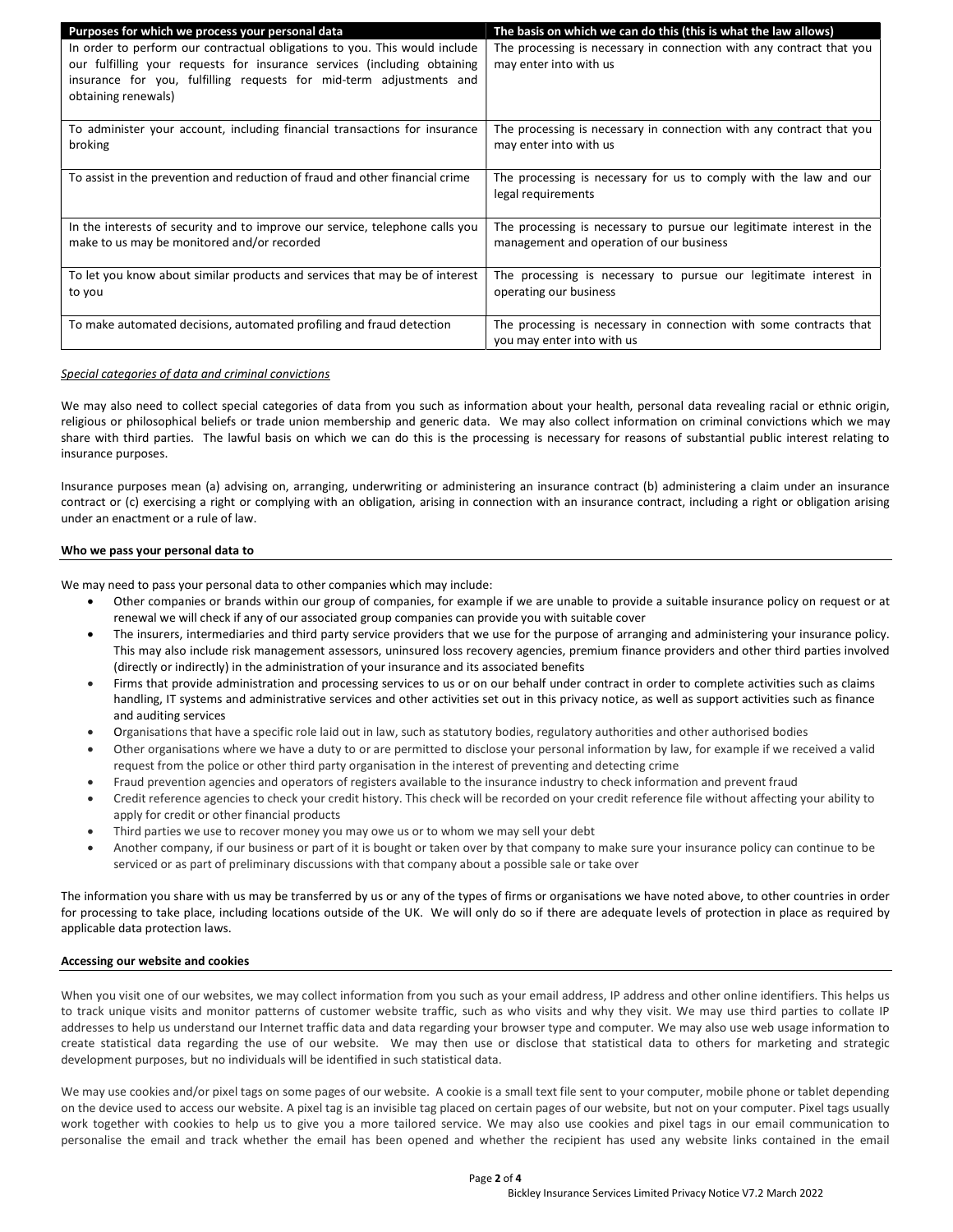communication. This allows us to monitor and improve our email communications and website. Useful information about cookies, including how to remove them, can be found at http://allaboutcookies.org.

Internet browsers normally accept cookies by default, although it's possible to set a browser to reject cookies. However, refusing to accept cookies may restrict your use of our website and/or delay or affect the way in which our website operates. You can find more information on cookies when you visit our website.

The open nature of the internet is such that data may flow over networks without security measures and may be accessed and used by people other than those for whom the data is intended. While this is outside of our control, we do take the protection of your information very seriously and aim to apply appropriate levels of security at all times.

#### Sanctions List Checks

We are required to confirm that our customers are not on the Sanctions List maintained by HM Treasury and other overseas authorities. We use SanctionsSearch provided by Professional Office Ltd to perform these checks both on initial appointment and on an ongoing basis whilst we act on your behalf.

# Remote Working/Working from Home

Certain members of the business may be authorised by the company to work remotely, usually from home, and we have specific rules and controls to which those members of the business must adhere. Failure to comply with these requirements must be reported to the company's data protection officer without delay so that alternative arrangements can be considered and, where appropriate, agreed and put into place.

#### Closed circuit television (CCTV)

Where CCTV is used, we have identified and documented the potential impact on individuals' privacy and have taken this into account when installing and operating the CCTV system. We regularly review whether CCTV is still the best security solution.

We will clearly inform individuals of our use of CCTV and we only retain recorded CCTV images for long enough to allow for any incident to come to light (e.g. for a theft to be noticed) and to investigate it. We will respond to individuals or organisations making requests for copies of their images on our CCTV footage and will seek prompt advice from the Information Commissioner where there is any uncertainty. We securely store CCTV images, limit access to authorised individuals and regularly check that the CCTV system is working correctly. We have a nominated individual who is responsible for the operation of the CCTV system.

### Telephone Recording

Where telephone conversations are recorded, we will inform you of this at the beginning of the call together with our reasons for doing so and any objections should be raised immediately. Telephone recordings will be stored securely for no longer than necessary and you have the right to request a copy where this is still available. The call recordings will only be passed to third parties where we have a legal right or legal obligation to do so. Payment card data is protected in accordance with the Payment Card Industry Data Security Standard (PCI DSS) and our system prevents us from recording Sensitive Authentication Data (SAD) or where this is not possible, is immediately deleted after card authorisation.

#### Your rights

We will only store your data for as long as is necessary to comply with the requirements of your insurance contract(s) and any legal obligations or lawful processing conditions that may exist as a result. You have a number of rights concerning the personal information we use, which you may ask us to observe. In some cases, even when you make a request concerning your personal information, we may not be required, or be able to carry out your request as this may result in us not being able to fulfil our legal and regulatory obligations under the lawful processing conditions under which we hold your data or because there is a minimum statutory period of time for which we have to keep your information. If this is the case, we'll let you know our reasons.

You can ask us to:

- Provide a copy of your personal information
- Correct or delete unnecessary or inaccurate personal information
- Restrict or to object to the use of your personal information at any time
- Object to any automated decision, including profiling which may have been used by insurers when underwriting your quotation. Where an automated decision has been made we will advise you of this and of your rights
- Provide your personal data in a structured, commonly used and machine-readable format and to have your personal data transferred to another controller. This right only applies where our processing of your personal data is automated and the processing took place initially with your consent or for the performance of a contract with you
- Where we rely on your consent to use your personal information, you can withdraw that consent at any time. Where your consent is withdrawn, your previous consent will remain valid in respect of our use of your information prior to the date you withdrew it, or if any marketing material has been sent prior to you advising that you don't want us to contact you again.

If you have any questions or concerns about this privacy notice or your data protection rights, please contact us using our details set out at the beginning of this privacy notice.